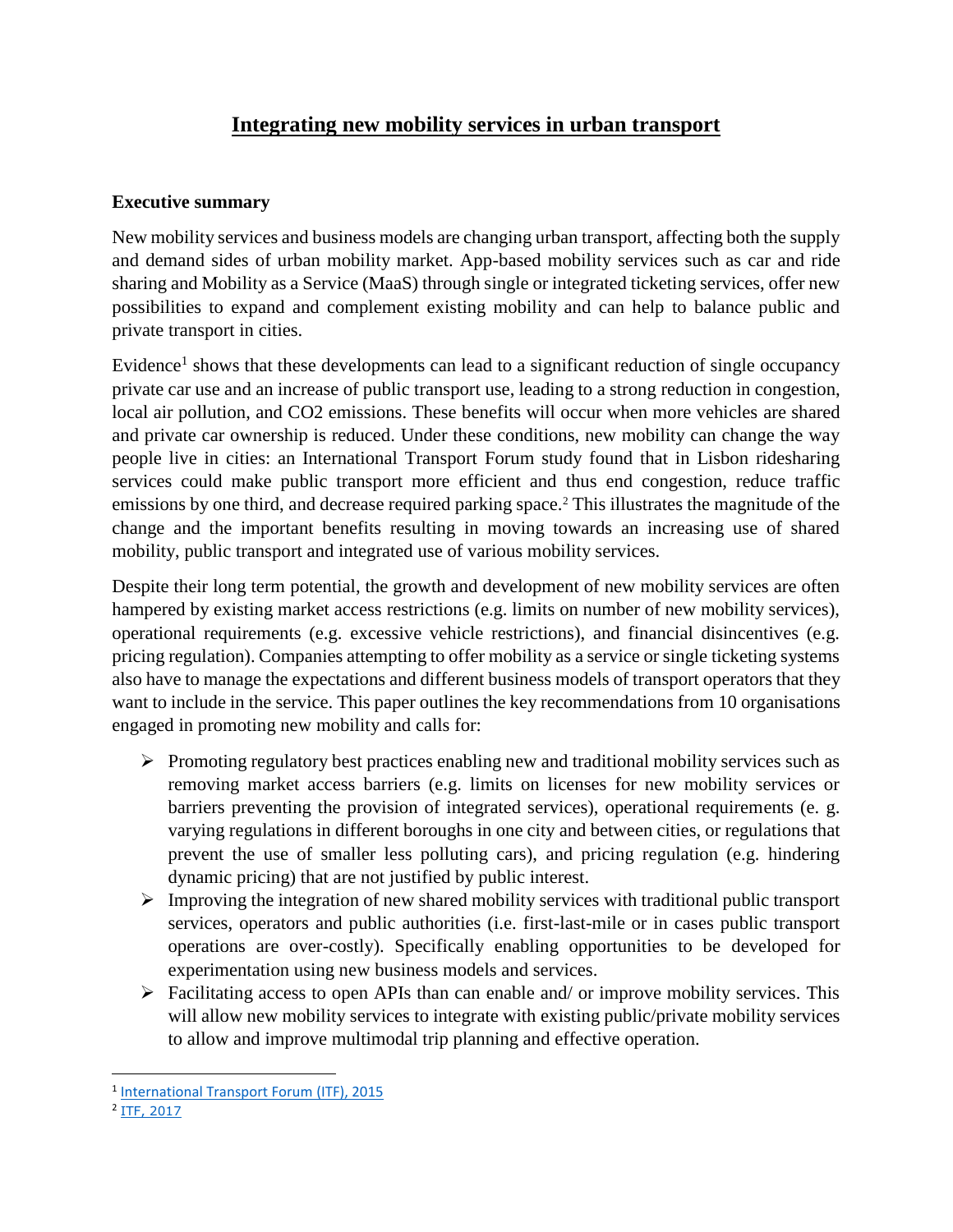- $\triangleright$  Incentivising more efficient vehicle use in cities and trialling a dynamic road pricing model extended to all vehicles - with the possibility of charging less for shared and e-vehicles.
- $\triangleright$  Creating mobility budget tax incentive instead of company car tax incentive in order to reflect evolving mobility patterns and take account of the benefits linked to balancing the use of private individual cars and shared mobility.

## **Introduction**

The emergence of new mobility services over the past decade has changed the urban mobility landscape and offers a wider range of individual mobility solutions.

As shared mobility is gaining momentum, its environmental benefits become evident.<sup>3</sup> For cities, shared - and increasingly electric - transport means less congestion, less pollution and therefore better air quality and living conditions for citizens. At EU level, the transition to shared and electric mobility can lead to an overall decrease in CO2 emissions from passenger transport. Reduction in car ownership resulting from more vehicles being shared will make active modes of transport, such as walking and cycling, more attractive. These modes, because of their environmental and health benefits,<sup>4</sup> should be encouraged as part of a comprehensive shift to more sustainable urban mobility.

New mobility services range from shared mobility<sup>5</sup> such as car, bike and ride-sharing services to multimodal, door-to-door trip planning and mobility as a service. They complement city public transport services by providing mobility solutions for the first and last mile, reaching less dense or underserved areas and developing integrated ticketing or payment services, providing attractive and comprehensive mobility options also for those whose needs haven't been fulfilled by traditional public transit services and thus channelling some new demand and customers for public transportation system.

Evidence shows that shared mobility services lead to a decrease in congestion $67$  and pollution levels in urban centres. Collaboration between shared mobility services, transport authorities and cities can foster existing complementarity with public transport, thus reducing traffic congestion while improving car use efficiency. Integrated multimodal journey planners with or without payment solutions facilitate the use of multiple mobility providers, maximizing transport modes' efficiency and enabling on-demand mobility in cities.

<sup>6</sup> [Orb international, 2017](https://www.orb-international.com/2017/09/05/orbuber-attitudes-car-ownership-across-european-cities-september-2017/)

 $\overline{a}$ 

<sup>&</sup>lt;sup>3</sup> See at local level: [ITF, 2017;](https://www.itf-oecd.org/sites/default/files/docs/transition-shared-mobility.pdf) for global impact, see: [UCDavis,](https://steps.ucdavis.edu/wp-content/uploads/2017/05/STEPS_ITDP-3R-Report-5-10-2017-2.pdf) 2017

 $4 \text{ WHO}, 2018$ : "people who are insufficiently active have a 20% to 30% increased risk of death compared to people who are sufficiently active."

<sup>&</sup>lt;sup>5</sup> [ITF, 2017 \(2\):](https://www.itf-oecd.org/sites/default/files/docs/shared-automated-vehicles-business-models.pdf) Shared mobility is defined by the International Transport Forum (ITF) as the shared use of a vehicle, bicycle, or other lowspeed modes on an "as-needed" basis. It includes services such as car sharing, bike sharing, and ride sharing.

 $^7$  [Transport for London, 2016:](http://content.tfl.gov.uk/travel-in-london-report-9.pdf) "Although there is evidence...of a substantial recent increase in PHVs...This has largely been in terms of a 'substitution' for other vehicles. Of themselves they are not therefore contributing directly to increased congestion, although congestion would be lower had this increase not taken place". (p.188 and 189)"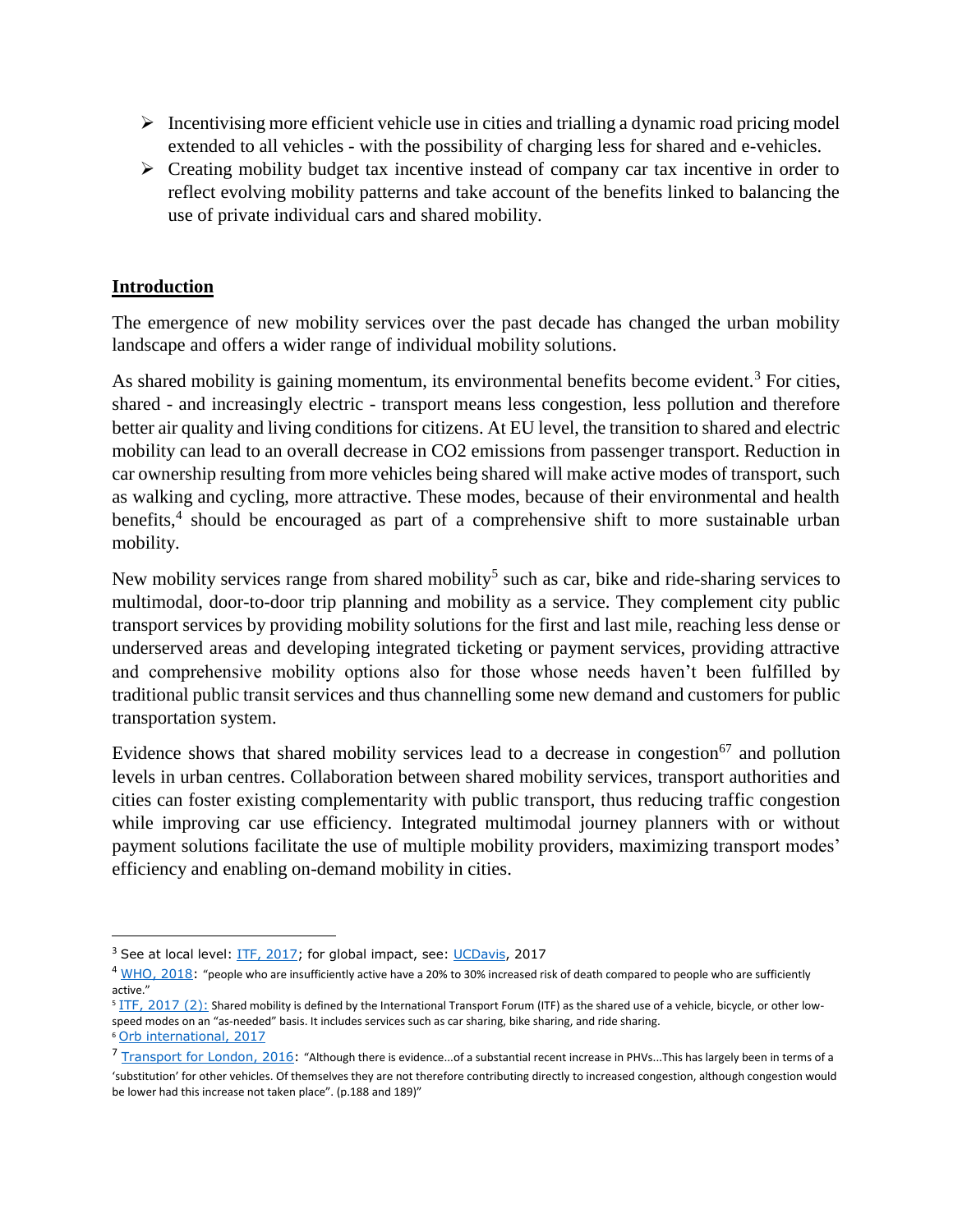The EU has designated 2018 as the Year of Multimodality and this paper outlines recommendations on how new mobility services can be enabled to help deliver more efficient environmentally friendly transport by combining shared mobility services with existing public transport.

#### **Enabling new mobility through eliminating market access and operational restrictions**

New mobility services that have emerged to complement existing public transport provide citizens with multimodal and on-demand mobility solutions. This is changing the way people commute in cities and between urban centres. Regulation needs to take into account and reflect these new mobility behaviours, in order to adapt to the new reality of urban transport. Existing market access and operational rules frequently hamper the uptake of new mobility services such as car or ride sharing and should be eliminated.

# *Car sharing*

Car sharing schemes can be divided into two main categories: A-to-B free-floating or A-to-A station based car sharing. In the first case, cars can be picked up and collected from on-street parking spaces within the limits of a city or at transport nodes such as airports and train stations (e.g. Car2go, DriveNow, Zipcar). In the other case, cars can be picked up from any dedicated parking station and have to be returned to the pick-up spot (e.g. Cambio, Ubeeqo).

Access to data is a key component of car sharing companies' business models, since it allows users to rent vehicles. Likewise, external data such as weather conditions and dates of events allow car sharing companies to improve their demand prediction and therefore to offer a better service to users. Today however, current regulation in some cases hamper the development of these business models, because of data access restrictions. **This is why access to non-personal public data should be facilitated**, as it would improve consumer experience and increase the efficiency of car sharing schemes.

Operational restrictions for car sharing companies are also commonplace. For example, in order to achieve their potential of reducing congestion and emissions in cities, car sharing companies need to ensure proximity to their users. However shared cars are not always available within walking distance. To remedy this, **parking policy should favour shared vehicles**, for instance by allocating more dedicated parking spaces to car sharing or to ridesharing services. Ideally, the dedicated parking spaces should also be allowed close to public transport hubs in order to encourage their use for first mile – last mile services.

In parallel, especially in cities with limited experience in shared mobility services, public authorities should **communicate about the benefits** of shared mobility services, as this could lead to an increase in car sharing and shared mobility in general.

On top of this, car sharing companies sometimes face many restrictions on operations that limit possible use cases – for example placing **unreasonable time caps on reservations** (24 hours).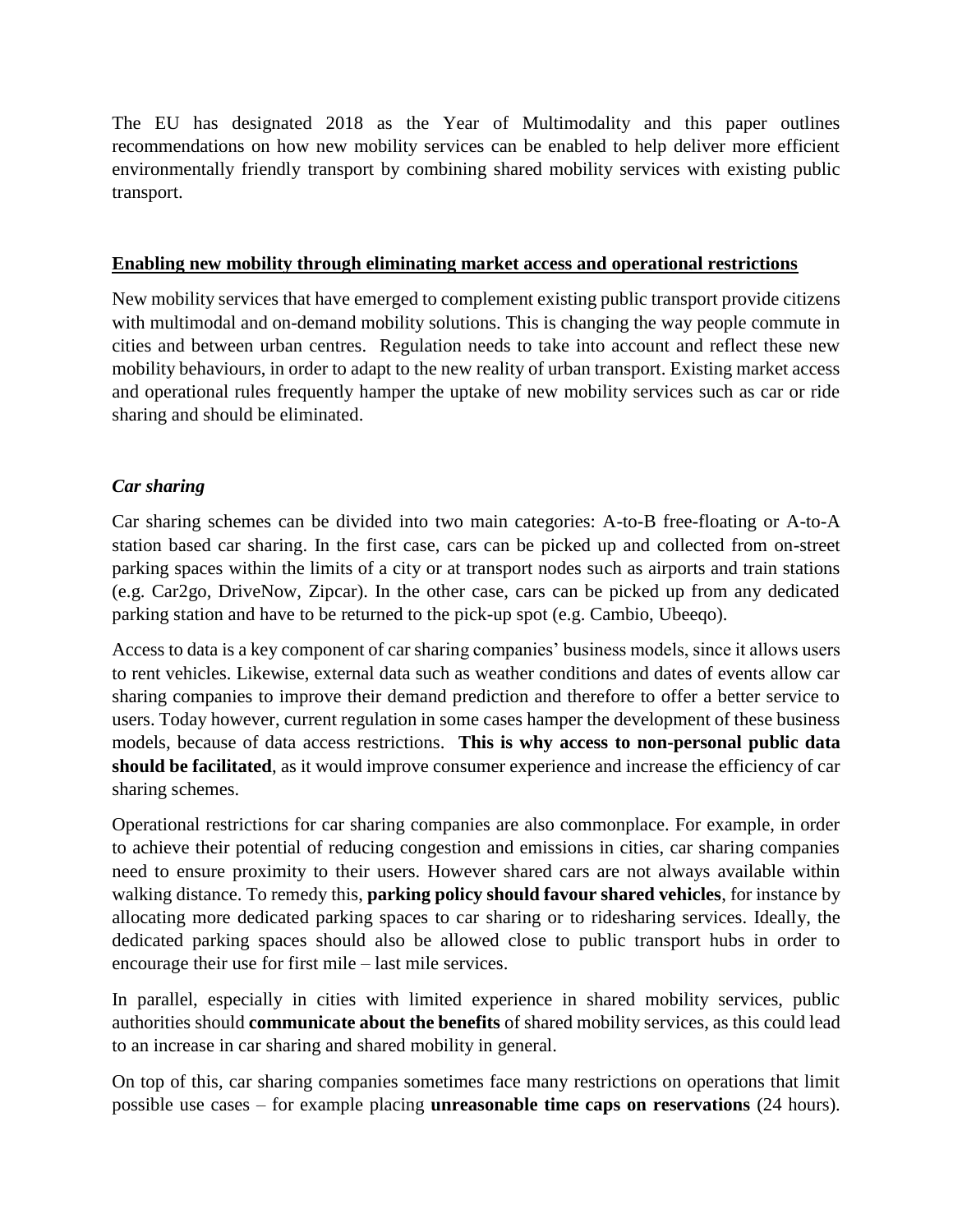This has detrimental effects in particular in the early life of the service, when people need to use it often to understand its benefits. Cities should therefore avoid placing too many restrictions on operations.

Similarly, cities should encourage **electric car sharing**, as this would stimulate the deployment of charging point networks in urban areas in addition to bringing benefits in terms of improved air quality and noise reduction.

Other hurdles free floating car sharing companies face include geographical restrictions in some parts of the cities they operate in. This leads to a fragmentation of their service and can deter the use of car sharing. **Consistency should be ensured at city level**.

# *Ridesharing*

Ridesharing services share both a vehicle and a driver, as in the case of app-based short distance ride-sharing, such as offered by Uber. Various research shows that ridesharing services complement public transport<sup>8</sup> and reduce private car ownership<sup>9</sup>. Like car sharing, ridesharing faces several regulatory hurdles. In certain countries and cities, vehicles used for ridesharing must meet minimum requirements related to vehicle's age, size, engine power, or capacity that affect the price of the vehicle used for these services. Some of those requirements are justified for safety or environmental reasons, but others, especially those on length and engine power, **do not seem to** serve public interest and prevent the use of smaller, less polluting cars.

Evidence demonstrates that vehicle size does not impact safety. In fact, the European car assessment program [Euro NCAP](https://www.euroncap.com/en/ratings-rewards/latest-safety-ratings/#?selectedMake=0&selectedMakeName=Select%20a%20make&selectedModel=0&includeFullSafetyPackage=true&includeStandardSafetyPackage=true&selectedModelName=All&selectedProtocols=26061&selectedClasses=1202,1199,1201,1196,1205,1203,1198,1179,1197,1204,1180&allClas)<sup>10</sup>, which evaluate vehicle's safety on a scale from 1 to 5 shows that smaller cars can be as safe as bigger one (reaching the maximum rating of 5 stars). In addition to bringing the same safety standards than bigger vehicles, average CO2 emissions of smaller cars are generally lower than for bigger vehicles. This is because they tend to be lighter and less powerful, hence requiring less energy to move resulting in less CO2 emissions. For instance, both A segment vehicles such as the Volkswagen Up! and E segment vehicles like the Mercedes Eclass can reach the maximum 5 star Euro NCAP rating but score drastically different in terms of greenhouse gas emissions: A segment vehicles emit in average 105.3 gCO2/km, whereas E segment vehicles emit in average  $126.3 \text{ gCO}2/km^{11}$ .

Regulatory hurdles also exist in the form of **caps or maximum numbers of PHV licences** per city/ region/ country. In Italy for example, city administrations set arbitrary limits for the number of PHV licenses which is one of the main hurdles for the development of ridesharing services in the country. In Rome, the last licenses were issued in the early 90s, in Milan this even dates back to the 70s. This system restricts access to market for PHVs reducing supply which can result in

 $\overline{\phantom{a}}$ <sup>8</sup> See [European Parliament Research Service,](http://www.europarl.europa.eu/RegData/etudes/STUD/2017/601970/IPOL_STU(2017)601970_EN.pdf?utm_source=POLITICO.EU&utm_campaign=5078d6d4b5-EMAIL_CAMPAIGN_2017_05_10&utm_medium=email&utm_term=0_10959edeb5-5078d6d4b5-189622045) 2017; Uber [under the hood,](https://medium.com/uber-under-the-hood/londons-new-late-night-alternative-the-night-tube-uber-8f38e56de983) 2016; [UITP, 2016](http://www.uitp.org/public-transport-integrated-mobility)

<sup>&</sup>lt;sup>9</sup> See [APTA, 2016;](http://www.apta.com/resources/reportsandpublications/Documents/APTA-Shared-Mobility.pdf) [CityAM, 2016;](http://www.cityam.com/254469/uber-says-quarter-londoners-have-ditched-car-ownership) [Orb international, 2017;](https://www.orb-international.com/2017/09/05/orbuber-attitudes-car-ownership-across-european-cities-september-2017/) ADEME, 2016

<sup>&</sup>lt;sup>10</sup> See EuroNcap [website](https://www.euroncap.com/en)

<sup>11</sup> [International Council for Clean Transportation, 2017](https://www.theicct.org/sites/default/files/publications/ICCT_Pocketbook_2017_Web.pdf)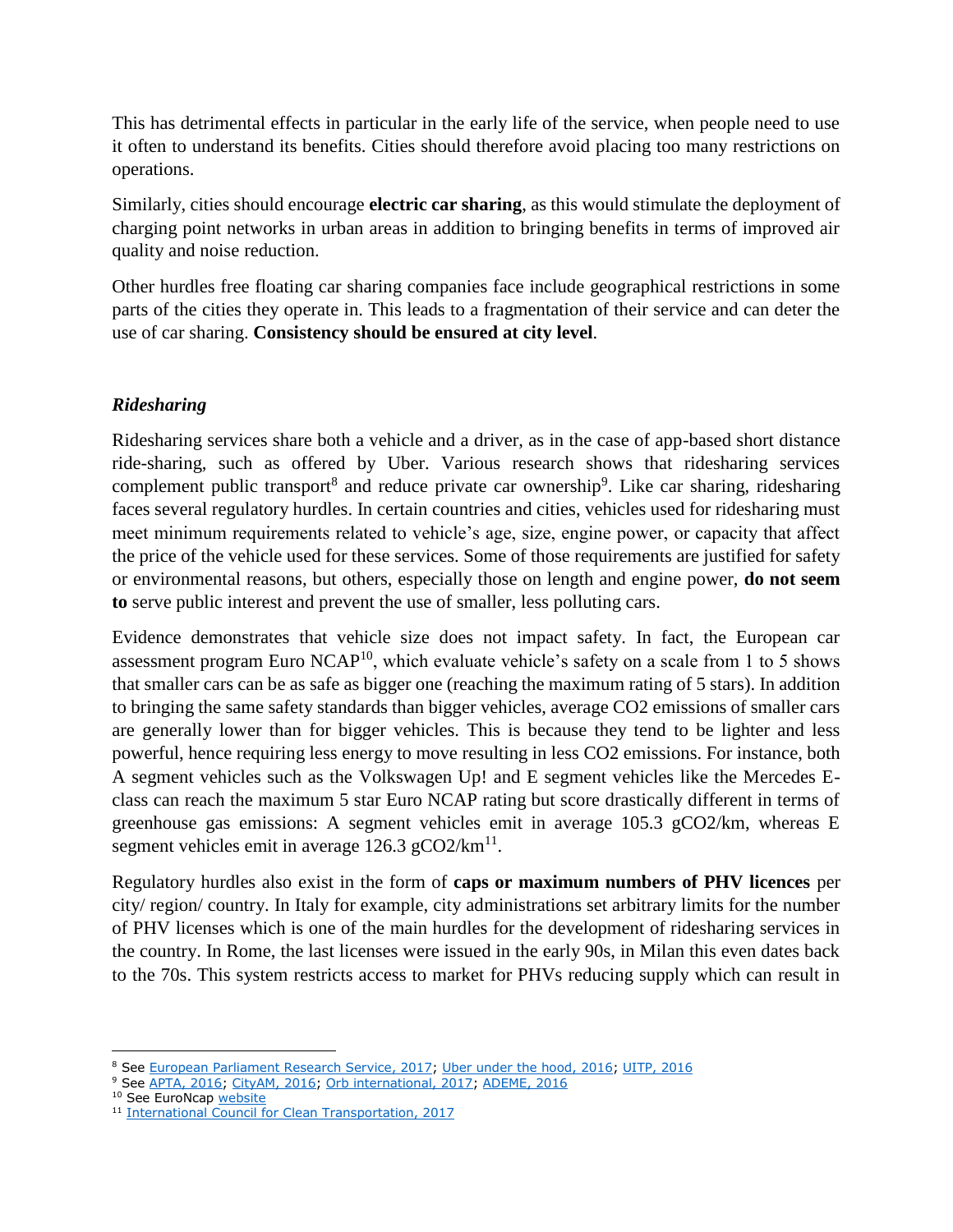higher prices, lower availability and longer wait times for consumers. Regulation should support innovation, user protection and choice.

There is also a need to adapt to the innovative and flexible pricing models that new services can provide<sup>12</sup>. Whilst strict set fares may have been necessary for price transparency in older models, new mobility services, through apps, provide transparent and reliable fare estimates. Price flexibility models such as dynamic pricing, subscriptions, or discounts can potentially reduce average fares over time, particularly as more people start using services. Strict fare setting rules can prevent the possibility of innovation in pricing models. In this regard, it would be advisable to ensure (with regulatory measures, if needed) that the customer has a reliable indication about the price before the journey but the decision on pricing itself should be left to the market.

Another common market access restriction for PHV drivers are excessively burdensome and outdated licensing tests that hinder access to the profession. Some licensing tests are organised very rarely; only for a limited amount of people; or they have an artificially high failure rate. For example, in Ile-de-France in 2017, nearly two thirds of candidates failed the theoretical exam to become a professional driver<sup>13</sup>. This is mirrored in Germany where approximately 70% of candidates fail a compulsory complex business management state  $exam<sup>14</sup>$  (IHK) Betriebswirtschaftsprüfung). In many countries written (foreign) language skills and local city knowledge are required. With the advents of technology such as quality control through driver ratings and the deployment of navigation systems, **these requirements are becoming obsolete and do not reflect the public interest.**

On top of these obligations, PHV drivers regularly have to comply with **high minimum financial capacity requirements** (in the form of e.g. capital requirements, bank guarantee, or proof of tax compliance), that unduly restricts the offer of shared rides at city level.

Operational restrictions on new mobility service providers can also create a disproportionate burden, and even lead to more congestion and air pollution in cities. In the case of Austria, Germany, France and Italy for instance, PHVs have to abide by operational restrictions such as the **"return to garage" obligation**, by which PHVs have to return to their base once they have dropped off a client.

In addition to this requirement, PHVs are limited by the geographical area they are allowed to operate in, and so can hardly adapt to fluctuating demand in urban areas (e.g. demand for car or ridesharing may drop in cities during the Summer time). Additional operational restrictions directed at PHV drivers also concern the **minimum duration or price** for the service provided to clients, as well as the **mandatory in-car equipment** (e.g. taximeters, seat sensors, etc.) When not justified by safety criteria, these restrictions should be removed. Regulatory authorities should also take a technology neutral approach, and accept technological solutions that could deliver on the same objectives through cheaper solutions, like mobile application for example.

<sup>&</sup>lt;sup>12</sup> ICOM, 2017: [The impact of digitalization on business-to-consumer relationship](http://www.i-com.it/wp-content/uploads/2017/06/Rapporto-Smart-Consumers1.pdf)

<sup>&</sup>lt;sup>13</sup> APCMA, 2017: [Press Release](https://apcma.fr/2017/12/01/examen-taxi-vtc-valider-competences-projet-professionnel-reussi-garantir-aux-usagers-qualite-de-service/)

<sup>14</sup> EU law [\(Regulation \(EC\) No 1071/2009\)](http://eur-lex.europa.eu/legal-content/EN/TXT/PDF/?uri=CELEX:32009R1071&from=EN) requires such a state exam only for transportation of more than 9 passengers.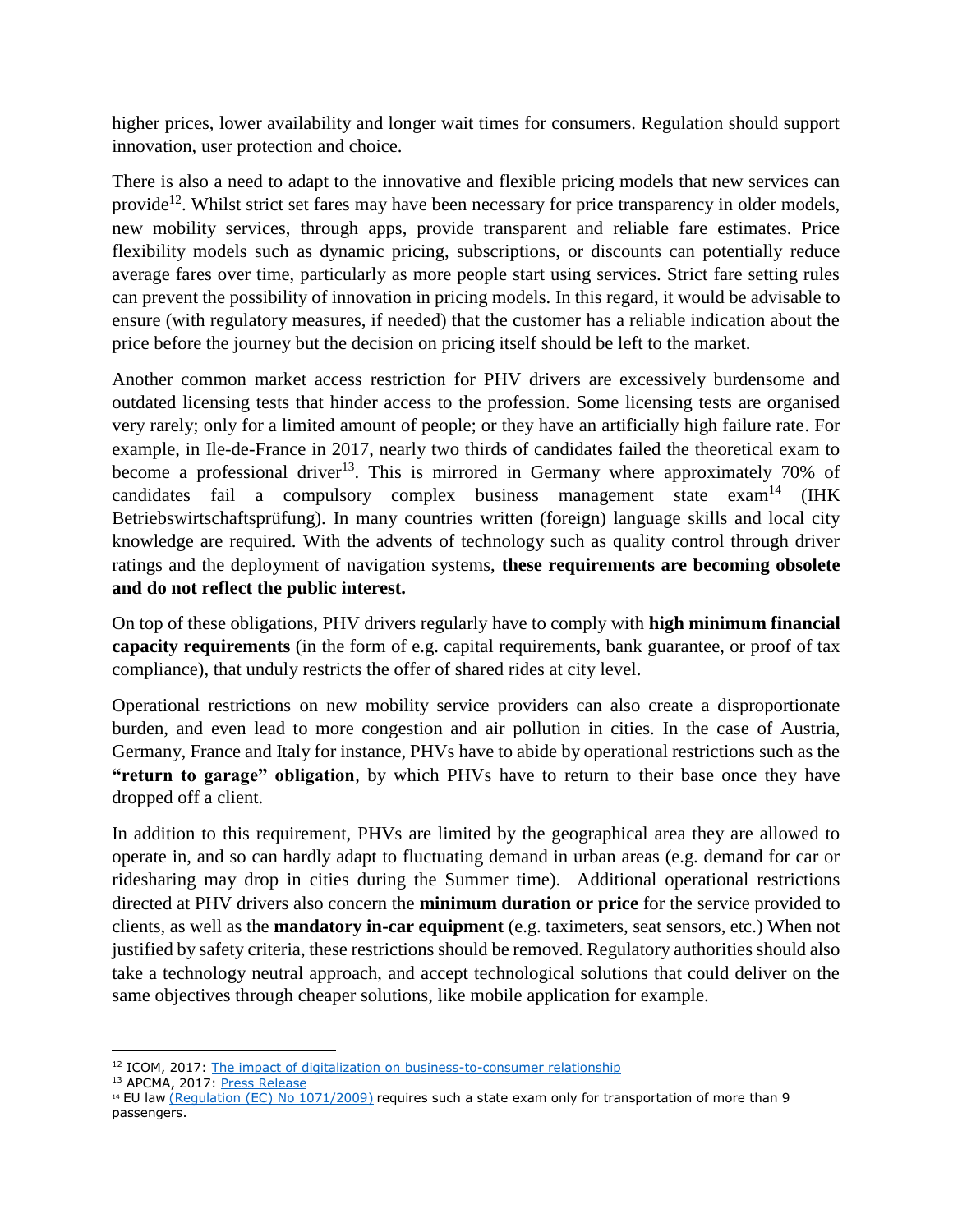## *Bike sharing*

Bike sharing operators offer bicycles or electric bicycles, typically for short trips from A-B. For many trips bike sharing offers the most affordable way of moving within a city apart from walking. Bike sharing services have seen a tremendous uptake across Europe (and beyond it) in the last 18 months. This is mainly due to the innovations the sector has gone through: smart locks and geo-localisation technologies now allow for free-floating fleets of shared bicycles to be deployed without any hard infrastructure requirement to be fully operational, saving public money and providing a very versatile service to the users.

As a zero-emission mode of transport cycling is ideal for first mile / last mile trips within an urban environment. Moreover, according to a UK Department for Transport report every new cyclist attracts a health benefit of £370 annually.<sup>15</sup>

Recently, the market started to differentiate between station-based and non-station-based ("dockless") programs. Station-based bike sharing has been a predominantly public sector led initiative, where cities or public transport authorities have issued formal procurement processes. Well-known examples are the Velib project in Paris, the Bicing project in Barcelona or the Santander Cycles project in London. With city authorities taking the lead on the procurement process, technical, legal and operational requirements varied significantly from city to city. As a result, operators, being predominantly start-ups and SMEs had to face enormous challenges managing these different contracts and adjusting their technology on a project byproject basis.

As mobile technology progresses, new start-ups are currently disrupting the market with dockless systems, sometimes without formal permission to start the business. As more **bicycle sharing services come to the market, city level regulation is still developing. Technology and smart regulation can help to avoid situations** where cities are facing the challenge of tens of thousands new bikes being deployed within short time. For example, incentive and sanction based smart parking regulation for bike sharing services should be carried out in a well-planned manner that works for cities and citizens.

Where legislation for car sharing already started to harmonise standards on national level this kind of **harmonised legislation is currently missing for bike sharing**. <sup>16</sup> As a response to this, the European bike sharing industry, represented by 25 manufacturers and operators, have established the Platform for European Bike Sharing and Systems (PEBSS) under the umbrella of the European Cyclists' Federation (ECF) in 2017.<sup>17</sup> The mission of this platform is to share best practice bike sharing and propose policy frameworks for quality service and channelizing ideas from the industry how to interact with other forms of transport. Current projects include **harmonisation of bike sharing data standards, operational KPI etc.**

<sup>&</sup>lt;sup>15</sup> DfT 2010, quoted from [carplusbikeplus.org](https://www.carplusbikeplus.org.uk/wp-content/uploads/2017/02/Economic-case-for-bike-share.pdf)

<sup>&</sup>lt;sup>16</sup> German BMVI issued a [Carsharing law](https://www.bmvi.de/SharedDocs/DE/Artikel/LA/carsharing-gesetz.html) on 01.09.2017, which will be adopted soon by German STVO,

<sup>&</sup>lt;sup>17</sup> Se[e Platform for European Bicycle Sharing and Systems](https://ecf.com/community/platform-european-bicycle-sharing-systems-pebss)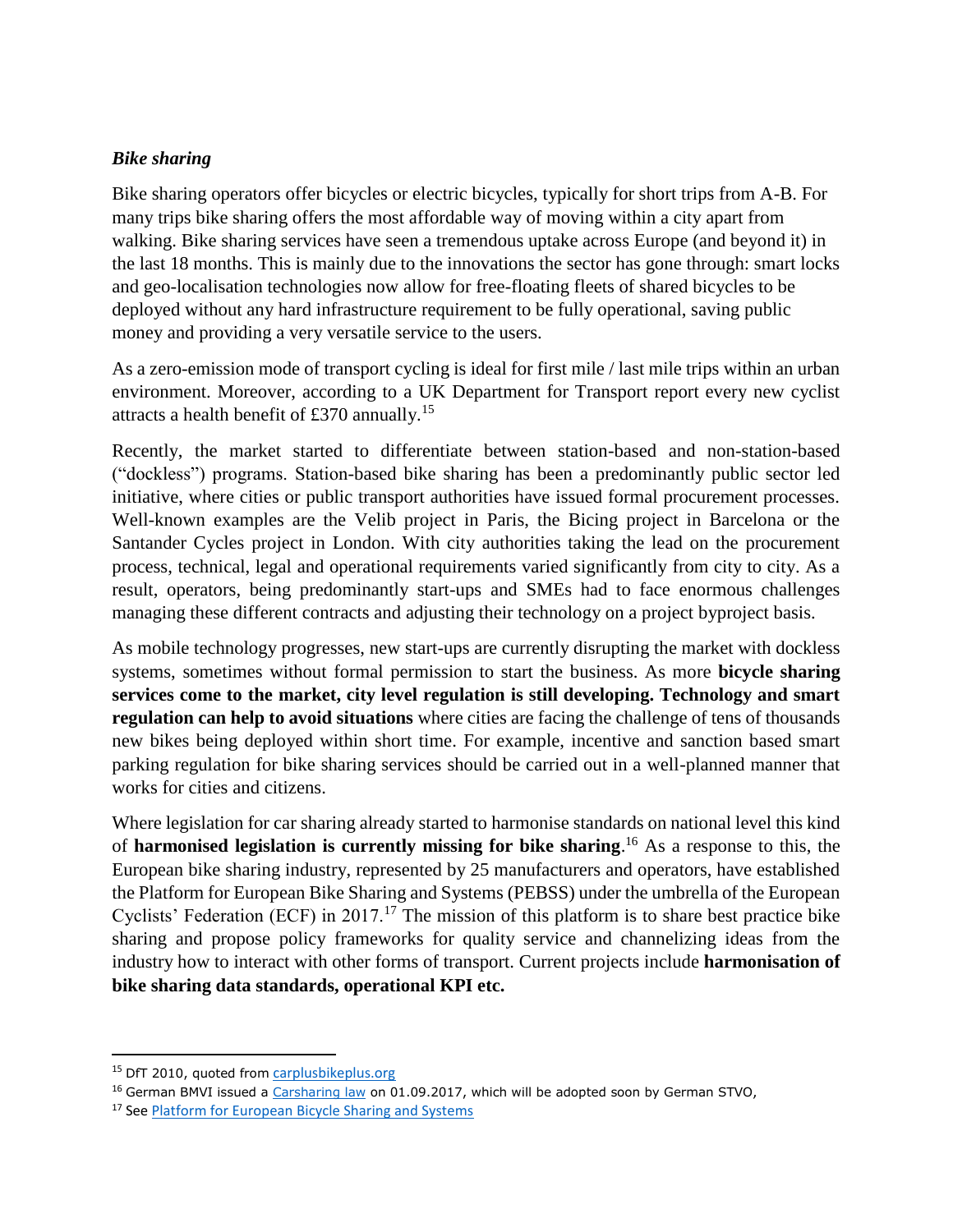Bike sharing industry currently **thrives towards closing regulatory gaps regulation in order to create a level playing field**. It has to be ensured for example that bicycles being deployed on European streets are following relevant and widely accepted **EU safety standards for bicycles and electric bicycles such as ISO 4120 and EN 15194**. Also, new operators should be able to demonstrate how they are providing best service to **avoid cluttering of bikes on public realm**. A harmonised legislation has to be established which will help creating a competitive environment while the public interest is secured.

It is also crucial that these new services are deeply integrated in the wider city's mobility portfolio, both physically and digitally. Bike sharing services can be extremely efficient in solving the firstand last-mile issue, but in order to do so they must be linked to public transport and included in MaaS offers.

## *MaaS - Integrating new mobility services into the urban transport landscape*

Mobility as a Service (MaaS) is the integration of various forms of transport services into a single mobility service accessible on demand.

For the user, MaaS offers added value through the use of a single application to provide access to mobility, with the option of a single payment channel instead of multiple ticketing and payment operations. To meet a customer's request, a MaaS operator facilitates a diverse menu of transport options, be they public transport, ride-, car- or bike-sharing, taxi, car rental or lease, or a combination thereof. A successful MaaS service also brings new business models and ways to organise and operate the various transport options, with advantages including access to improved user and demand information and new opportunities to serve unmet demand for transport operators. The aim of MaaS is to be the best value proposition for its users, providing an alternative to the private use of the car that may be as convenient, more sustainable, and even cheaper.

In parallel, enabling the transition towards mobility as a service (**MaaS**) in cities will require a better integration of mobility services for users, as well as access to real time public transport data. MaaS services typically let users plan and/ or book door-to-door trips using a single smartphone application. Those services enable users to undertake multimodal city trips, and should therefore **integrate the whole mobility offer available** in a specific urban area.

Because of their innovative business model, MaaS providers – like shared mobility companies face a fragmented regulatory landscape at city level, which hamper their development and may slow down users' uptake. This is why **local best practices for MaaS and shared mobility services integration should be promoted**, taking into account different possible levels of MaaS integration. This will enable those services to scale up their activities across the EU; only then will new mobility companies be actually delivering daily multimodality in European cities.

## *Promoting best practices*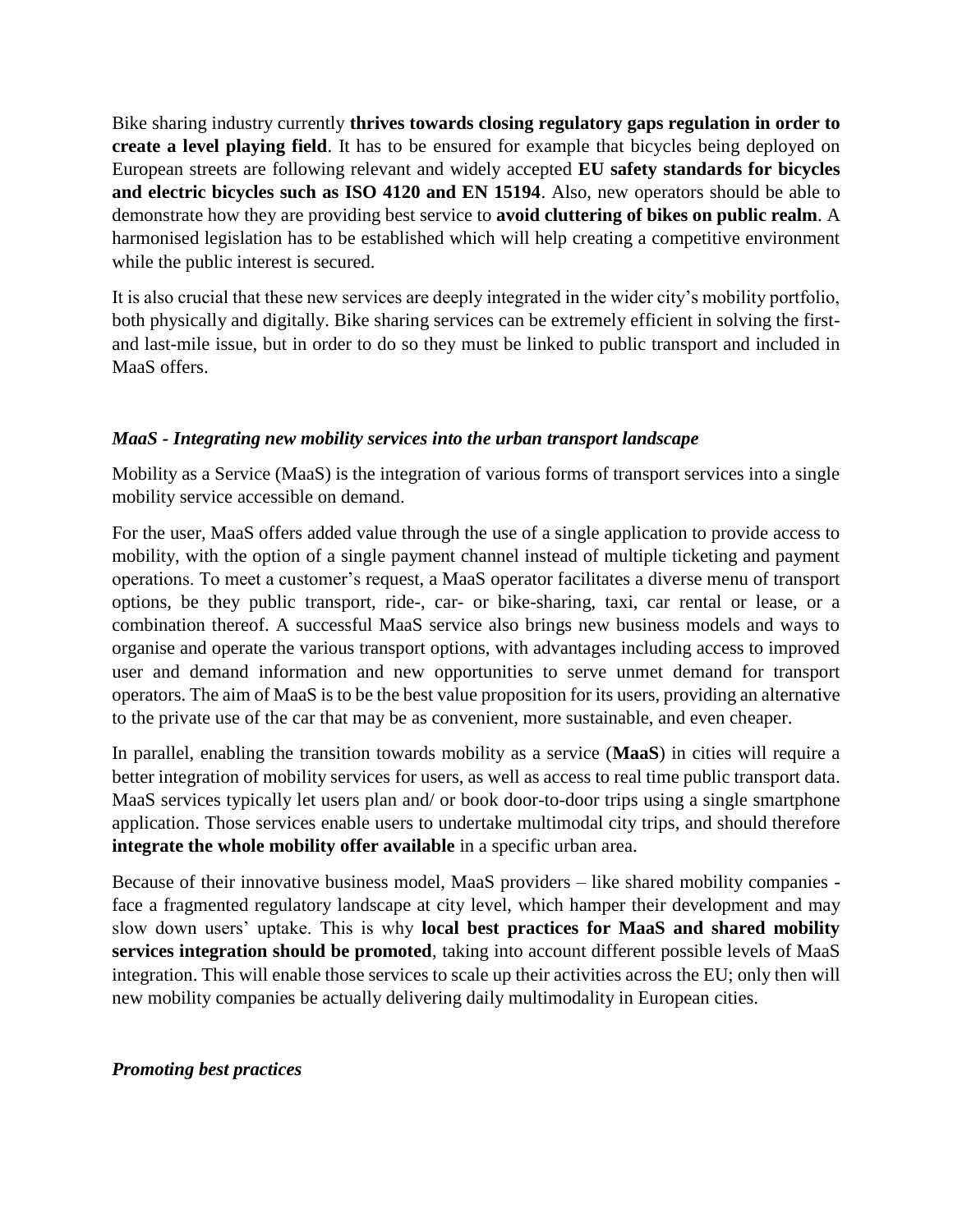**Finland and Estonia both** constitute examples of good regulation, accommodating the needs of taxis, ridesharing and the users' free choice likewise. In Finland licensing caps and pricing regulation have been removed and the model also allows taxis to operate as private hire drivers in downtime giving drivers more flexibility in providing their services. Consistency in national level regulation - with common criteria on the regulation of shared mobility services – as well as minimum guidance for cities will help integrate car, ride, and bike sharing in the urban mobility landscape. An important aspect of the Act is that essential data on transport services will be made open. The Act also lays down provisions for the interoperability of ticket and payment systems, promoting strongly the access to data and ticketing for third parties. In Estonia, ridesharing is regulated as taxi rides mediated by electronic platforms. This is another example of how regulation can support innovation, user protection and choice.

**Croatia** recently presented a proposal for legal reform aimed at modernizing and partially opening up the taxi market. The reform would allow the use of mobile apps instead of taximeters, which will strengthen both consumer choice and protection. The plan is also to remove license and price caps in order to establish a unified taxi market.

With its innovative approach to open-data policy and openness to innovative business models, the **city of Vilnius** attracts new mobility services and MaaS operators alike. For example, using the "Trafi" <sup>18</sup> mobile application, public transport, bike sharing, car-sharing and ridesharing can be integrated into one journey. Smart regulations support the establishment of ridesharing and carsharing services, for example, by applying lenient and swift procedures to start providing ridesharing services, granting parking incentives for car-sharing, and developing charging infrastructure for electric vehicles in cooperation with business.

**Amsterdam** is a world leader in modal share of bicycles. Smart policies in terms of reallocating parking space for cars to biking lanes, biking parking stations and shared bike stations favour the rise of active modes and new mobility services in general<sup>19</sup>. In addition, cycling, bike sharing and other new mobility services constitute a complement to public transports for door to door trips, possibly in combination with Park and Ride sites. In its endeavour to facilitate bike sharing, the city of Amsterdam identified three key enablers: **1. Intuitiveness.** Bike sharing must be easy to use for everybody (including locking and unlocking operations) **2. Visibility.** Shared-bikes and bicycle-sharing zones should be clearly and physically recognisable, to encourage users uptake. **3. Digital.** Users should be able to access relevant information such as availability, pick up and drop off locations, and usage rules on their smartphones.

As a first step towards a **better inclusion of new mobility services**, tenders for public transport in urban areas should take into account new service models and innovations, e.g. first and last miles and on-demand services, having a great potential of efficient and flexible mobility solutions to citizens. Innovative mobility offers should therefore be integrated in cities' mobility and urban planning, not only through tendering procedures but also via Sustainable Urban Mobility Plans (SUMPs). Those should be updated to include integrated mobility services and shared mobility,

l

<sup>18</sup> Se[e Trafi app](https://www.trafi.com/)

 $19$  The city of Amsterdam estimates that one car parking space can be used for 10 shared bikes.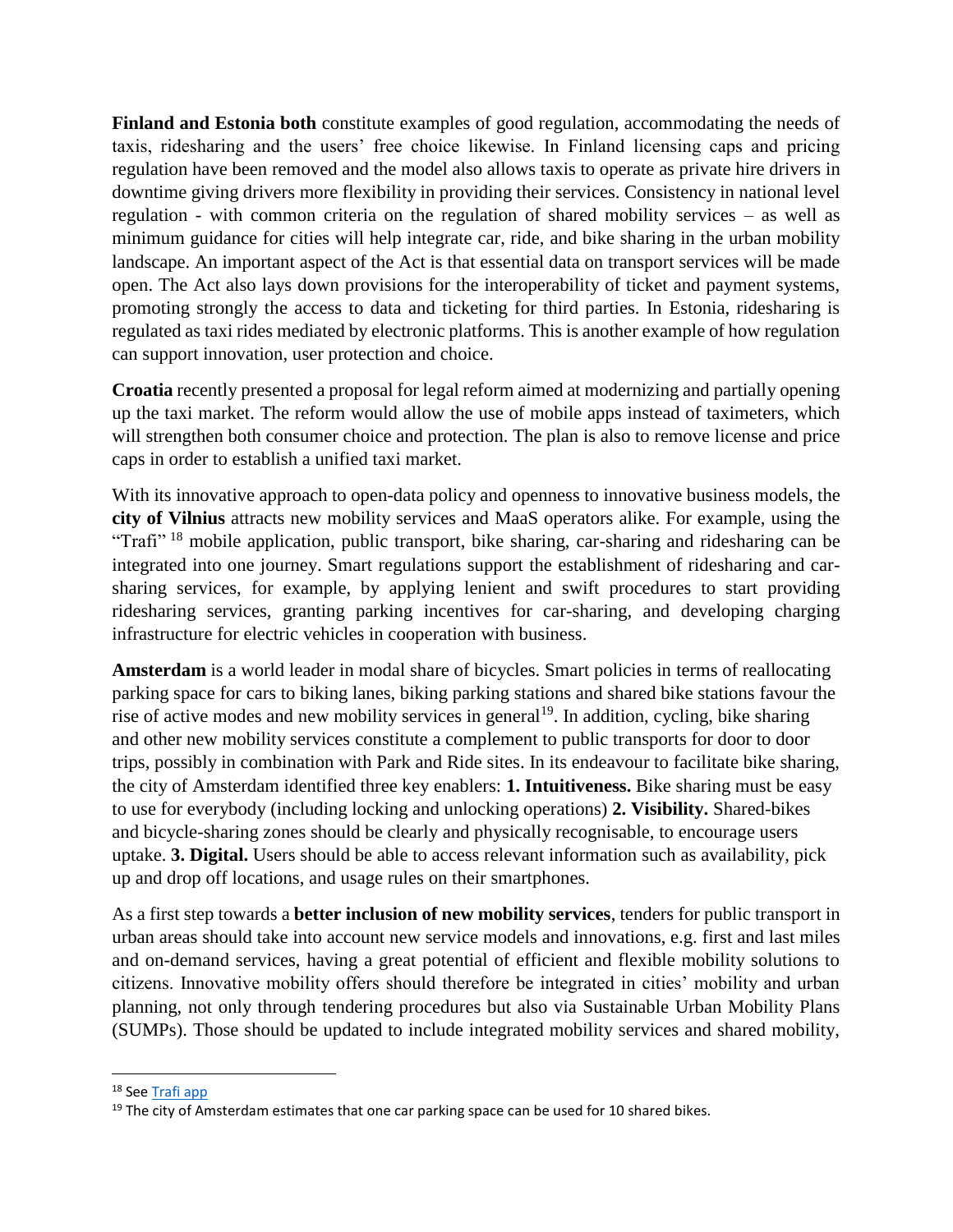and reflect the efficiency gains that those new services can bring to the operation of public transport authorities**.**

The ongoing review of the **Clean Vehicles Directive** represents an opportunity to update future procurement requirements for cities, for instance by favouring the use of shared (more efficient use) and electric vehicles (cleaner use), as well as bikes in carrying out public transport operations. Having such requirements in the Directive will also give more visibility to new mobility services and encourage further dialogue between public authorities and shared mobility companies. Likewise, increasing the public awareness of the possible benefits of shared mobility in cities, for instance through evidence on the positive health impact of increased transport efficiency, will **help integrate shared mobility in urban and transport planning**.

For the reasons mentioned above, national governments and local public authorities should allow **pilot projects**, which are limited in time or geographical area, to give the opportunity to new mobility companies to experiment using business models and to collaborate with public authorities. Such pilot projects could make up for the lack of familiarity and clarity about innovative business models. This way, cities and new mobility services can increase their knowledge of each other and take more informed decisions on how to regulate shared mobility.

In this regard, promoting **national and local best practices in the EU** can facilitate cooperation between public authorities and new mobility service providers, for instance by spreading regulatory and operational best practices.

# **Adapting financial and behavioural incentives to new mobility patterns**

Current financial incentives constitute additional barriers to the uptake of shared mobility in cities. Taxation represents one of the most important levers to accelerate the integration of shared mobility by supporting users' uptake. However, **current fiscal treatment disproportionately advantages private car use**. For example, shared mobility providers such as car-, ride- or bikesharing companies do not benefit from the same tax incentives as company cars - which are estimated in Belgium to account for approximately EUR 3.75 billion of revenue foregone (0.9% of GDP in 2016) annually.<sup>20</sup> In addition, new mobility services should be subject to the same preferential VAT treatment as traditional mobility actors (taxi & public transport).

Complementary solutions to overcome this difference are to shift away from company cars towards a mobility budget, or to reduce other taxes (e.g. labour taxes).

The mobility budget would allow an employee of an organisation to use the transport solutions they want and that best fit their needs, within the budget proposed by the employer. Future national taxation reforms should take account of the evolving mobility patterns, while at the same time acknowledging the benefits personal mobility budgets lead to in terms of reduced congestion and

<sup>&</sup>lt;sup>20</sup> European Commission, 2016: [Taxation of Company Cars in Belgium](https://ec.europa.eu/info/sites/info/files/eb026_en.pdf)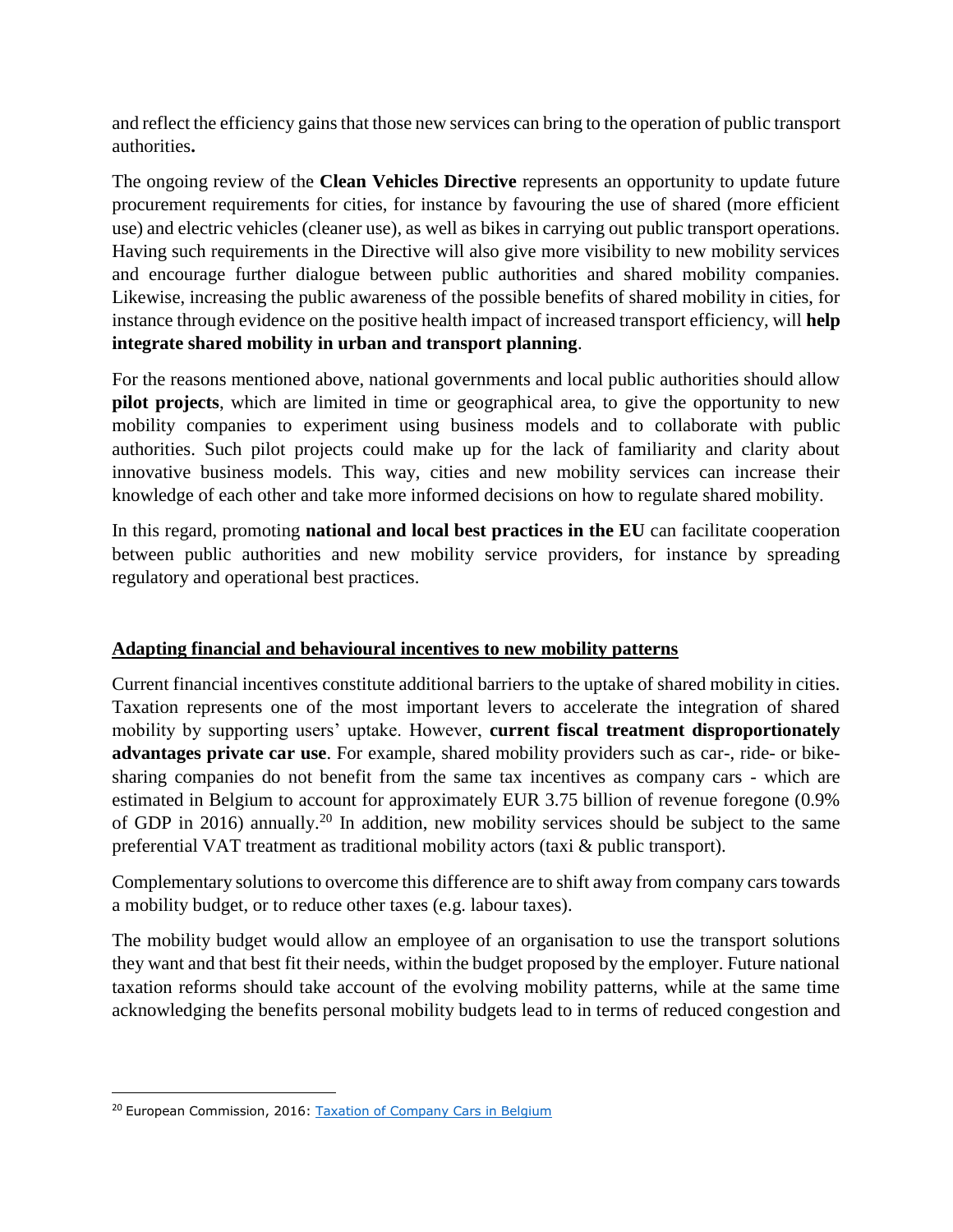pollution. In the case of the ITF studies on Lisbon and Helsinki, full use of shared mobility can lead to a reduction in CO2 emissions from cars of 62% and 28% respectively.<sup>21</sup>

New mobility services can in some cases be hampered by disincentives in the regulation, especially when it comes to peer-to-peer vehicle sharing: despite its benefits related to increased vehicle use efficiency, vehicle owners who engage in P2P vehicle sharing are currently **not allowed to be compensated above their usage costs.**

Vehicle efficiency benefits resulting from shared mobility should also be reflected in city-level regulation by dynamic road pricing models, whereby price would increase during peak hours and adapt to the vehicle level of utilisation and emissions. This way, shared, low carbon vehicles would be charged less and their use would be incentivised. The ongoing revision of the **Eurovignette directive** constitutes a political opportunity to adapt road pricing to the increasing use of shared vehicles, and therefore **should include dynamic pricing and foresee discounts for vehicles used efficiently.**

In addition to those measures, cities should consider urban planning as a tool to incentivise the use of shared bikes and vehicles. This is why **access to city infrastructure – priority lanes, privileged parking, and docking stations for shared bikes - should be prioritised for those users who are willing and able to adapt, be it with emission-free drivetrains or shared services**.

Likewise, projections of decreasing number of vehicles on cities' roads should lead to a new repartition of street space (and allocation of respective public funding), with more place for active modes of transportation (walking or cycling), public transport, and shared vehicles. Similarly, next to the promotion of active transport modes and public transport which should be a priority, parking policy in cities should foster behavioural change by **providing more parking spaces dedicated to car sharing, ride hailing services and emission-free vehicles in general.**

The 10 signatories of this paper call for structured cooperation between public and private mobility actors. While positive regulatory developments can be observed in some EU Member States and cities, regulatory hurdles often hinder the uptake of new mobility services. That is why the exchange of regulatory best-practices should be facilitated at the EU-level to promote national and local regulation that enables new mobility services. This will ensure shared mobility services are integrated in urban transport and can reduce the number of private cars thus providing real benefits to the issue of congestion and emissions.

<sup>21</sup> ITF, 2017 (3)